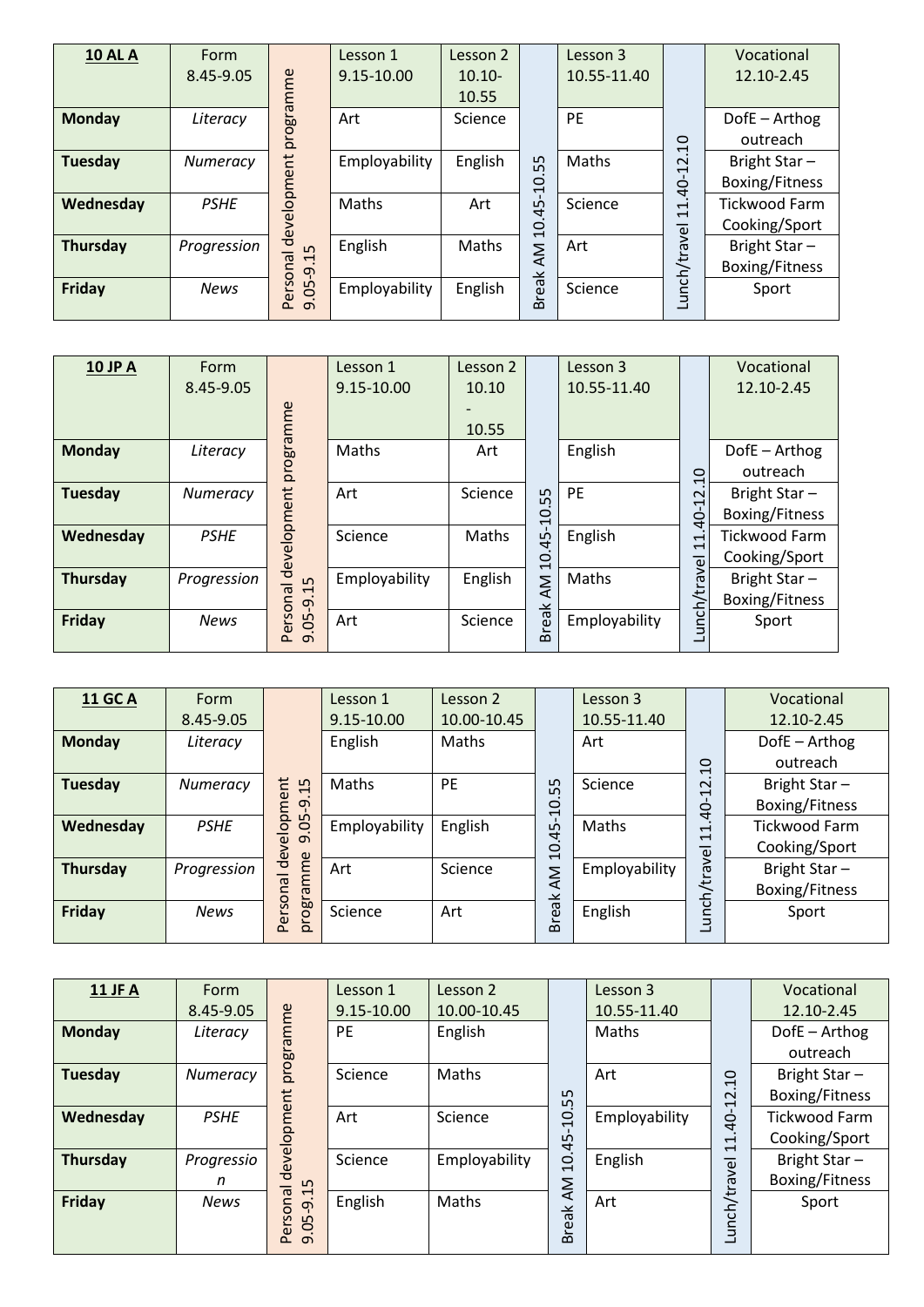| <b>10 AL B</b>  | Vocational<br>9.00-11.40              |                                                        | Form<br>$12.15 -$<br>12.25 |                                                                                        | Lesson 1<br>12.35-1.20 | Lesson<br>$21.30-$<br>2.15 |                                          | Lesson 3 2.15-<br>3.00 |
|-----------------|---------------------------------------|--------------------------------------------------------|----------------------------|----------------------------------------------------------------------------------------|------------------------|----------------------------|------------------------------------------|------------------------|
| <b>Monday</b>   | DofE - Arthog<br>outreach             | Ln<br>$\overline{\phantom{0}}$                         | Literacy                   | programme                                                                              | Art                    | Science                    |                                          | PE                     |
| <b>Tuesday</b>  | Bright Star-<br>Boxing/Fitness        | $\mathbf{\Omega}$<br>$\overline{\phantom{0}}$<br>$40-$ | Numeracy                   |                                                                                        | Employability          | English                    | ഗ<br>$\overline{\phantom{0}}$            | Maths                  |
| Wednesday       | <b>Tickwood Farm</b><br>Cooking/Sport | $\overline{\phantom{0}}$<br>$\overline{\mathbf{t}}$    | <b>PSHE</b>                | development<br>S                                                                       | Maths                  | Art                        | $\mathbf 2$<br>ഗ<br>0                    | Science                |
| <b>Thursday</b> | Bright Star-<br>Boxing/Fitness        | unch/travel                                            | Progression                | $\omega$<br>$\overline{\mathsf{c}}$<br>leu<br>$\overline{\phantom{0}}$<br>$\circ$<br>S | English                | Maths                      | $\sim$<br>Μd<br>$\overline{\phantom{0}}$ | Art                    |
| <b>Friday</b>   | Sport                                 |                                                        | <b>News</b>                | ers<br>2.2<br>$\overline{\phantom{0}}$<br>௳                                            | Employability          | English                    | real<br>$\Omega$                         | Science                |

| <b>10 JP B</b>  | Vocational<br>$9.00 - 11.40$   |                                                                     | Form<br>$12.15 -$ |                                                                          | Lesson 1<br>12.35-1.20 | Lesson<br>$21.30 -$ |                                                     | Lesson 3 2.15-<br>3.00 |
|-----------------|--------------------------------|---------------------------------------------------------------------|-------------------|--------------------------------------------------------------------------|------------------------|---------------------|-----------------------------------------------------|------------------------|
|                 |                                |                                                                     | 12.25             |                                                                          |                        | 2.15                |                                                     |                        |
| <b>Monday</b>   | DofE - Arthog<br>outreach      | 15                                                                  | Literacy          | programme                                                                | Maths                  | Art                 |                                                     | English                |
| <b>Tuesday</b>  | Bright Star-<br>Boxing/Fitness | $\mathbf{\Omega}$<br>$\overline{\phantom{0}}$<br>$-0+$              | Numeracy          |                                                                          | Art                    | Science             | 15                                                  | <b>PE</b>              |
| Wednesday       | Tickwood Farm<br>Cooking/Sport | $\overline{\phantom{0}}$<br>$\mathbf{\mathbf{\mathbf{\mathsf{H}}}}$ | <b>PSHE</b>       | development                                                              | Science                | Maths               | Ņ<br>50                                             | English                |
| <b>Thursday</b> | Bright Star-<br>Boxing/Fitness | Lunch/travel                                                        | Progression       | 35<br>$\overline{c}$<br>leu<br>L                                         | Employability          | English             | $\sim$<br>Σ<br>$\Omega$<br>$\overline{\phantom{1}}$ | Maths                  |
| <b>Friday</b>   | Sport                          |                                                                     | <b>News</b>       | S <sub>O</sub><br>$\sim$<br>မ်<br>$\sim$<br>௨<br>$\mathbf{\overline{d}}$ | Art                    | <b>Science</b>      | rea<br>$\sim$                                       | Employability          |

| <b>11 GC B</b>  | Vocational<br>9.00-11.40       |                                                                     | Form<br>$12.15 -$<br>12.25 |                                                     | Lesson 1<br>12.35-1.20 | Lesson 2<br>$1.20 - 2.05$ |                               | Lesson 3<br>$2.15 - 3.00$ |
|-----------------|--------------------------------|---------------------------------------------------------------------|----------------------------|-----------------------------------------------------|------------------------|---------------------------|-------------------------------|---------------------------|
| <b>Monday</b>   | DofE - Arthog<br>outreach      | LN.<br>$\overline{\phantom{0}}$                                     | Literacy                   | programme                                           | English                | Maths                     |                               | Art                       |
| <b>Tuesday</b>  | Bright Star-<br>Boxing/Fitness | $\sim$<br>$\overline{\phantom{0}}$<br>Ġ                             | Numeracy                   | $\overline{a}$                                      | Maths                  | PE                        | ഗ<br>$\overline{\phantom{0}}$ | Science                   |
| Wednesday       | Tickwood Farm<br>Cooking/Sport | $\overline{\phantom{0}}$<br>$\mathbf{\mathbf{\mathbf{\mathsf{H}}}}$ | <b>PSHE</b>                | elopme<br>dev.                                      | Employability          | English                   | Ņ<br>L<br>ë                   | Maths                     |
| <b>Thursday</b> | Bright Star-<br>Boxing/Fitness | unch/travel                                                         | Progression                | 35<br>$\overline{2}$<br>leu<br>L                    | Art                    | Science                   | $\sim$<br>Μ                   | Employability             |
| <b>Friday</b>   | Sport                          |                                                                     | <b>News</b>                | ersoi<br>2.2<br>൨<br>$\mathbf{\mathbf{\mathsf{H}}}$ | Science                | Art                       | real<br>$\Omega$              | English                   |

| <b>11 JF B</b>  | Vocational<br>9.00-11.40 |                                                                                 | Form<br>$12.15 -$ |                                                            | Lesson 1<br>12.35-1.20 | Lesson 2<br>$1.20 - 2.05$ |              | Lesson 3<br>$2.15 - 3.00$ |
|-----------------|--------------------------|---------------------------------------------------------------------------------|-------------------|------------------------------------------------------------|------------------------|---------------------------|--------------|---------------------------|
|                 |                          | ഗ<br>$\mathbf{\mathbf{\mathbf{\mathbf{\mathbf{\mathbf{\mathbf{\mathbf{H}}}}}}}$ | 12.25             | 35                                                         |                        |                           |              |                           |
| <b>Monday</b>   | DofE - Arthog            | 2 <sup>1</sup>                                                                  | Literacy          | t<br>$\sim$<br>$\overline{\phantom{0}}$                    | <b>PE</b>              | English                   |              | Maths                     |
|                 | outreach                 | Q                                                                               |                   | lopme<br>L                                                 |                        |                           | 15           |                           |
| <b>Tuesday</b>  | Bright Star-             | $\mathbf{\mathbf{\mathsf{H}}}$<br>$\overline{\phantom{0}}$                      | Numeracy          | $\overline{\mathsf{N}}$<br>$\sim$                          | Science                | Maths                     | Ņ            | Art                       |
|                 | Boxing/Fitness           | <b>yel</b>                                                                      |                   | $\omega$<br>$\mathbf{\mathbf{\mathbf{\mathsf{H}}}}$<br>dev |                        |                           | 05<br>$\sim$ |                           |
| Wednesday       | <b>Tickwood Farm</b>     | ō                                                                               | <b>PSHE</b>       | mme                                                        | Art                    | Science                   | <b>Nd</b>    | Employability             |
|                 | Cooking/Sport            |                                                                                 |                   | <b>D</b>                                                   |                        |                           |              |                           |
| <b>Thursday</b> | Bright Star-             | unch/t                                                                          | Progression       | ersonal<br>rog                                             | Science                | Employability             | <b>Break</b> | English                   |
|                 | Boxing/Fitness           | ┙                                                                               |                   | $\Omega$<br>$\Omega$                                       |                        |                           |              |                           |